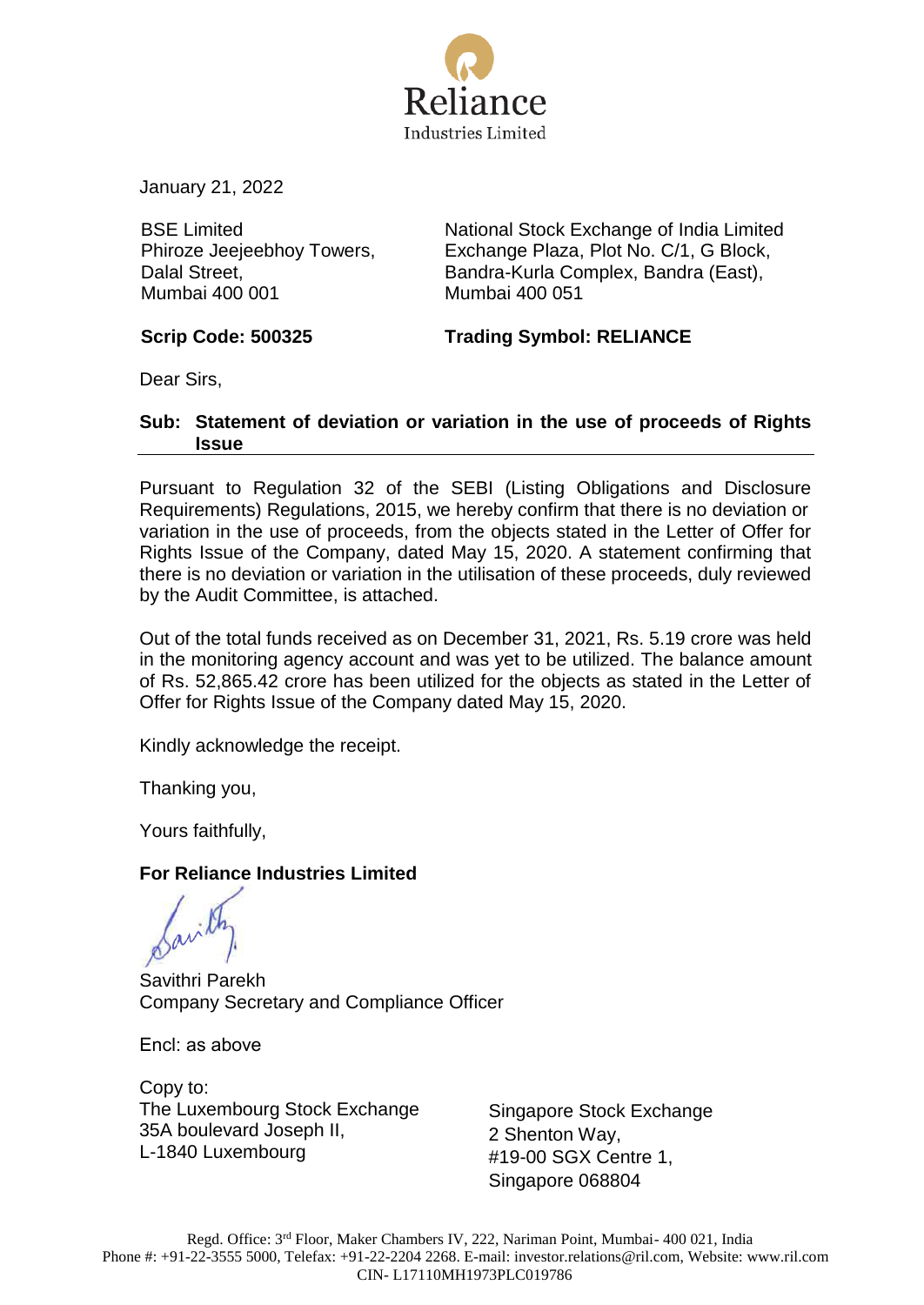

## **Statement of Deviation/ Variation in utilization of funds raised**

| Name of listed entity                        | Reliance Industries Limited                               |  |  |  |  |  |
|----------------------------------------------|-----------------------------------------------------------|--|--|--|--|--|
| <b>Mode of Fund Raising</b>                  | Rights Issue                                              |  |  |  |  |  |
| <b>Date of Raising Funds</b>                 | December 7, 2021 (Being Second and Final Call Progression |  |  |  |  |  |
|                                              | Date)                                                     |  |  |  |  |  |
| <b>Amount Raised</b>                         | Rs. 52,870.61 crore (excluding interest) transferred to   |  |  |  |  |  |
|                                              | monitoring agency account as of December 31, 2021         |  |  |  |  |  |
| <b>Report filed for Quarter ended</b>        | December 31, 2021                                         |  |  |  |  |  |
| <b>Monitoring Agency</b>                     | Applicable                                                |  |  |  |  |  |
| <b>Monitoring Agency Name, if applicable</b> | Axis Bank Limited                                         |  |  |  |  |  |
| Is there a Deviation / Variation in use of   | No.                                                       |  |  |  |  |  |
| funds raised                                 |                                                           |  |  |  |  |  |
| If yes, whether the same is pursuant to      | Not Applicable                                            |  |  |  |  |  |
| change in terms of a contract or objects,    |                                                           |  |  |  |  |  |
| which was approved by the                    |                                                           |  |  |  |  |  |
| shareholders                                 |                                                           |  |  |  |  |  |
| If Yes, Date of shareholder Approval         | Not Applicable                                            |  |  |  |  |  |
| <b>Explanation for Deviation / Variation</b> | Not Applicable                                            |  |  |  |  |  |
| <b>Comments of the Audit Committee after</b> | No Comments                                               |  |  |  |  |  |
| review                                       |                                                           |  |  |  |  |  |
| Comments of the auditors, if any             | No Comments                                               |  |  |  |  |  |
|                                              |                                                           |  |  |  |  |  |
|                                              |                                                           |  |  |  |  |  |

| Objects for which funds have been raised and where there has been a deviation, in the following table                                           |                                        |                                                        |                                          |                                                        |                                                                                              |                                                                                                                                                                                                                                                                                                                                                                                                    |  |  |  |
|-------------------------------------------------------------------------------------------------------------------------------------------------|----------------------------------------|--------------------------------------------------------|------------------------------------------|--------------------------------------------------------|----------------------------------------------------------------------------------------------|----------------------------------------------------------------------------------------------------------------------------------------------------------------------------------------------------------------------------------------------------------------------------------------------------------------------------------------------------------------------------------------------------|--|--|--|
| Original<br>Object                                                                                                                              | <b>Modified</b><br>Object, if<br>any   | Original<br><b>Allocation</b>                          | <b>Modified</b><br>allocation,<br>if any | <b>Funds</b><br><b>Utilized</b>                        | Amount of<br>Deviation/<br>Variation for the<br>quarter<br>according to<br>applicable object | Remarks, if any                                                                                                                                                                                                                                                                                                                                                                                    |  |  |  |
| Repayment/<br>prepayment of<br>all or a portion<br>certain<br>Ωf<br>borrowings<br>availed by the<br>Company<br>General<br>corporate<br>purposes | Not<br>Applicable<br>Not<br>Applicable | Rs.<br>39,755.08<br>crore<br>Rs.<br>13,281.05<br>crore |                                          | Rs.<br>39,755.08<br>crore<br>Rs.<br>13,110.34<br>crore | <b>NIL</b>                                                                                   | 1.<br>The<br>Company<br>has<br>Rs.<br>received<br>53,010.92<br>in.<br>crore<br>till<br>aggregate<br>December 31, 2021.<br>Of this an amount of<br>Rs. 52,870.61 crore<br>was transferred to the<br>monitoring<br>agency<br>account<br>as<br>of<br>December 31, 2021.<br>Of<br>the<br>2.<br>amount<br>credited<br>the<br>to<br>monitoring<br>agency<br>account the Company<br>utilized<br>has<br>an |  |  |  |
|                                                                                                                                                 |                                        |                                                        |                                          |                                                        |                                                                                              | Ωf<br>aggregate<br>Rs.52,865.42<br>crore<br>towards<br>the<br>stated<br>objects.                                                                                                                                                                                                                                                                                                                   |  |  |  |

Regd. Office: 3rd Floor, Maker Chambers IV, 222, Nariman Point, Mumbai- 400 021, India Phone #: +91-22-3555 5000, Telefax: +91-22-2204 2268. E-mail: [investor.relations@ril.com,](mailto:investor.relations@ril.com) Website: www.ril.com CIN- L17110MH1973PLC019786